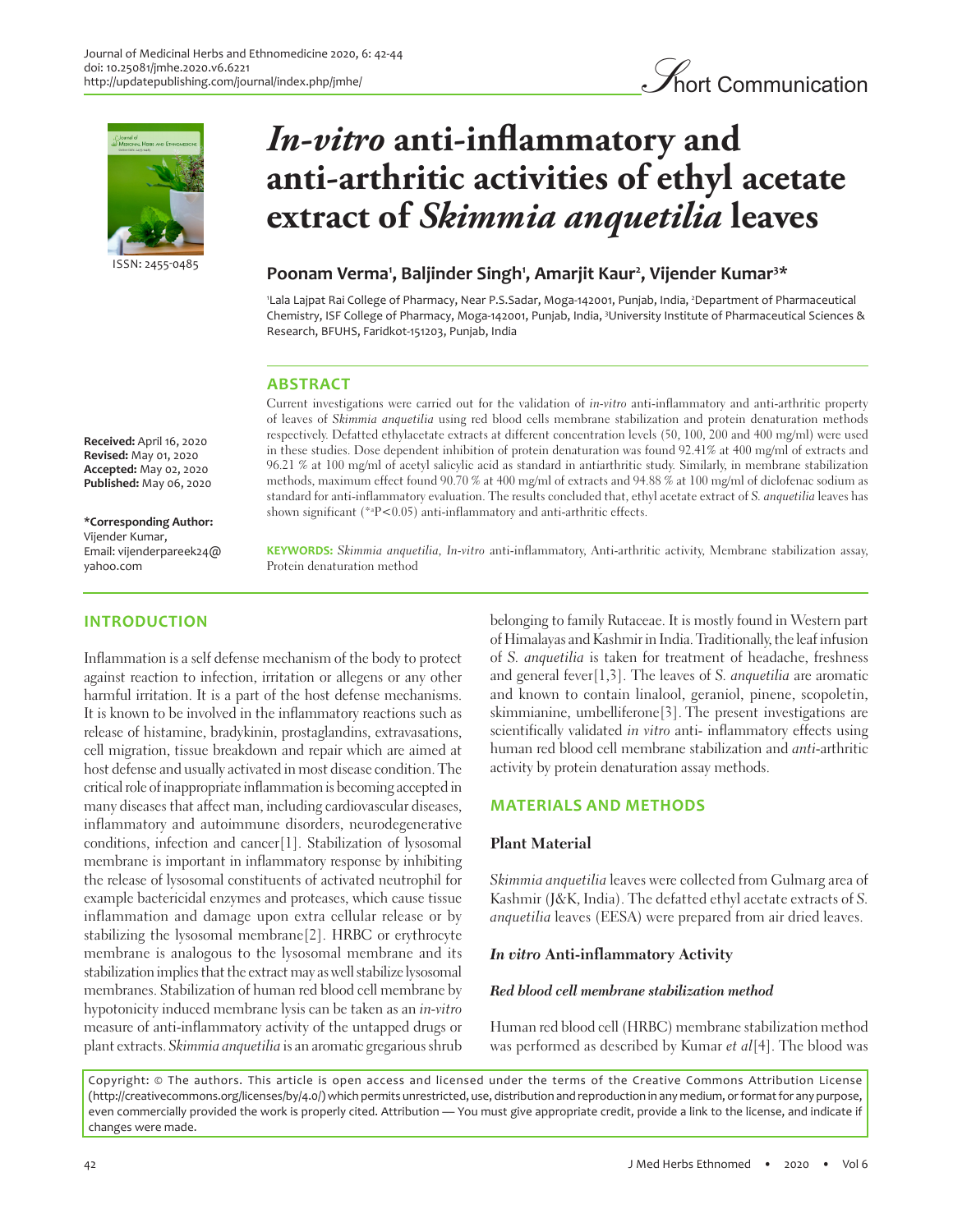collected from healthy human volunteer who had not taken any NSAIDS for 2 weeks prior to the experiment and mixed with equal volume of Alsever solution (2% dextrose, 0.8% sodium citrate, 0.5% citric acid and 0.42% NaCl) and centrifuged at 3 000 rpm. The packed cells were washed with isosaline and a 10% suspension was made.

Ehyl acetate extracts of S. anquetilia leaves was prepared and evaluated at different levels 100, 200 and 400 mg/mL) using distilled water and to each concentration 1 ml of phosphate buffer, 2 ml hyposaline and 0.5 ml of HRBC suspension were added. It was incubated at 370 C for 30 min and centrifuged at 3 000 rpm for 20 min. The hemoglobin content of the supernatant solution was estimated with UV spectrophotometer at 560 nm. Diclofenac (50 mg/mL) was used as reference standard and a control was prepared by omitting the extracts. The experiment was performed in triplicate. The percentage of HRBC membrane stabilization or protection was calculated by using the formula mentioned below:-

Percent inhibition = 
$$
\frac{\text{Abs. of Control} - \text{Abs. of treated}}{\text{Abs. of Control}}
$$
  $\times 100$ 

### *In-vitro* **Anti-arthritic Activity**

#### *Inhibition of protein denaturation method*

Inhibition of protein denaturation method was performed as described by Kumari et  $al[5]$ . The suspension test mixture (2.5 ml) consisted of 2.2 ml bovine serum albumin (5% aqueous solution) and 0.3 ml of S. anquetilia leaves extract at different concentration levels 100, 200 and 400 mg/mL. The samples were incubated at 370 C for 30 min. After cooling the samples, 7.5 ml phosphate buffer saline (pH 6.3) was added to each tube. Turbidity was measured UV spectrophotometer at 660 nm for control test 0.3 ml distilled water was added instead of extracts while product control test lacked bovine serum albumin. The percentage inhibition of protein denaturation was calculated as follows.

Percent inhibition  $=$   $\frac{\text{Abs. of Control} - \text{Abs. of treated}}{\text{Abs. of Control}}$  $\overline{a}$  $\frac{64}{\text{of Control}}$  X100

The control represents 100% protein denaturation. The results were compared with acetyl salicylic acid (50 mg/ml) treated samples.

#### **RESULTS**

Human red blood cell membrane stabilization method reflects the effect of drugs on cellular membrane i.e. red blood cell. Since HRBC membrane are similar to lysomal membrane components[5,6]. The prevention of hypotoxicity induces HRBC membrane lysis is taken as a measure of antiinflammatory activity of drugs. The ethyl acetate extract of S. anquetilia showed significant anti-inflammatory activity at the concentration of 400 mg/ml which is comparable to the standard drug diclofenac sodium (100 mg/ml). In-vitro anti-inflammatory activity of the extracts showed concentration dependent activity.

|          | Table 1: Effect of ethyl acetate extract of S. anguetilia leaves |
|----------|------------------------------------------------------------------|
|          | (EESA) on HRBC membrane stabilization anti-inflammatory          |
| activity |                                                                  |

| Extracts/Drug     | Concentration (mg/ml) | Percentage inhibitions        |
|-------------------|-----------------------|-------------------------------|
| Control           |                       |                               |
| EESA*             | 50                    | $22.18 \pm 0.12$              |
|                   | 100                   | $36.11 \pm 1.10^b$            |
|                   | 200                   | $74.31 \pm 2.35$              |
|                   | 400                   | $90.70 \pm 3.12$ <sup>a</sup> |
| Diclofenac sodium | 100                   | $94.88 \pm 2.52$ <sup>a</sup> |

\*EESA- Ethyl acetate extracts of S. anquetilia leaves. Data's statistical significance found as:  ${}^{a}P<$  0.01,  ${}^{b}P<$  0.05

**Table 2: Effect of ethyl acetate extract of S. anquetilia leaves (EESA) on Protein denaturation method for anti-arthritic activity**

| Extracts/Drug         | Concentration (mg/ml) | Percentage inhibitions |
|-----------------------|-----------------------|------------------------|
| Control               |                       |                        |
|                       | 50                    | $28.12 \pm 0.18^b$     |
| EESA*                 | 100                   | $44.35 \pm 2.33$       |
|                       | 200                   | $72.14 \pm 3.21^a$     |
|                       | 400                   | $92.41 \pm 2.4^b$      |
| Acetyl salicylic acid | 100                   | $96.21 \pm 3.4^a$      |

\*EESA- Ethyl acetate extracts of S. anquetilia leaves. Data's statistical significance found as:  ${}^{a}P$  < 0.01,  ${}^{b}P$  < 0.05

#### **Table 1. Effect of EESA on HRBC Membrane Stabilization**

Human red blood cell membrane stabilization results are tabulated in Table 1. The results of 50, 100, 200 and 400 mg/ml of EESA showed concentration dependent activity respectively i.e. 22.18 %, 36.11 %, 74.31 % and 90.70%. Among all the concentration, EESA 100 mg and 400 mg were found statistically significant (\*a P<0.05). All the results of test drugs were compared with control and standard drug diclofenac sodium which showed 94.88% protection (Table 1).

### **Table 2. Effect of EESA on Protein Denaturation Method**

The production of auto antigens in certain arthritic diseases may be due to denaturation of protein and membrane lysis action. Denaturation of protein causes the production of auto antigens in conditions such as rheumatic arthritis, cancer and diabetes which are conditions of inflammation[7]. Hence, by inhibition of protein denaturation, inflammatory activity can be inhibited. The results of 50, 100, 200 and 400 mg/ml of EESA showed 28.12%, 44.35%, 72.14% and 92.41% activit and among all the concentration, EESA 50 mg and 400 mg were found statistically significant (\* $P$ <0.05). The maximum % inhibition of protein denaturation was observed 92.14% at 400 mg/ml and with standard drug acetyl salicylic acid shows 96.21% at 100mg/ml, results are shown in Table 2.

### **CONCLUSION**

The present investigations are scientifically validated in vitro using human red blood cell membrane stabilization and protein denaturation assay methods, it supported to traditional claim as